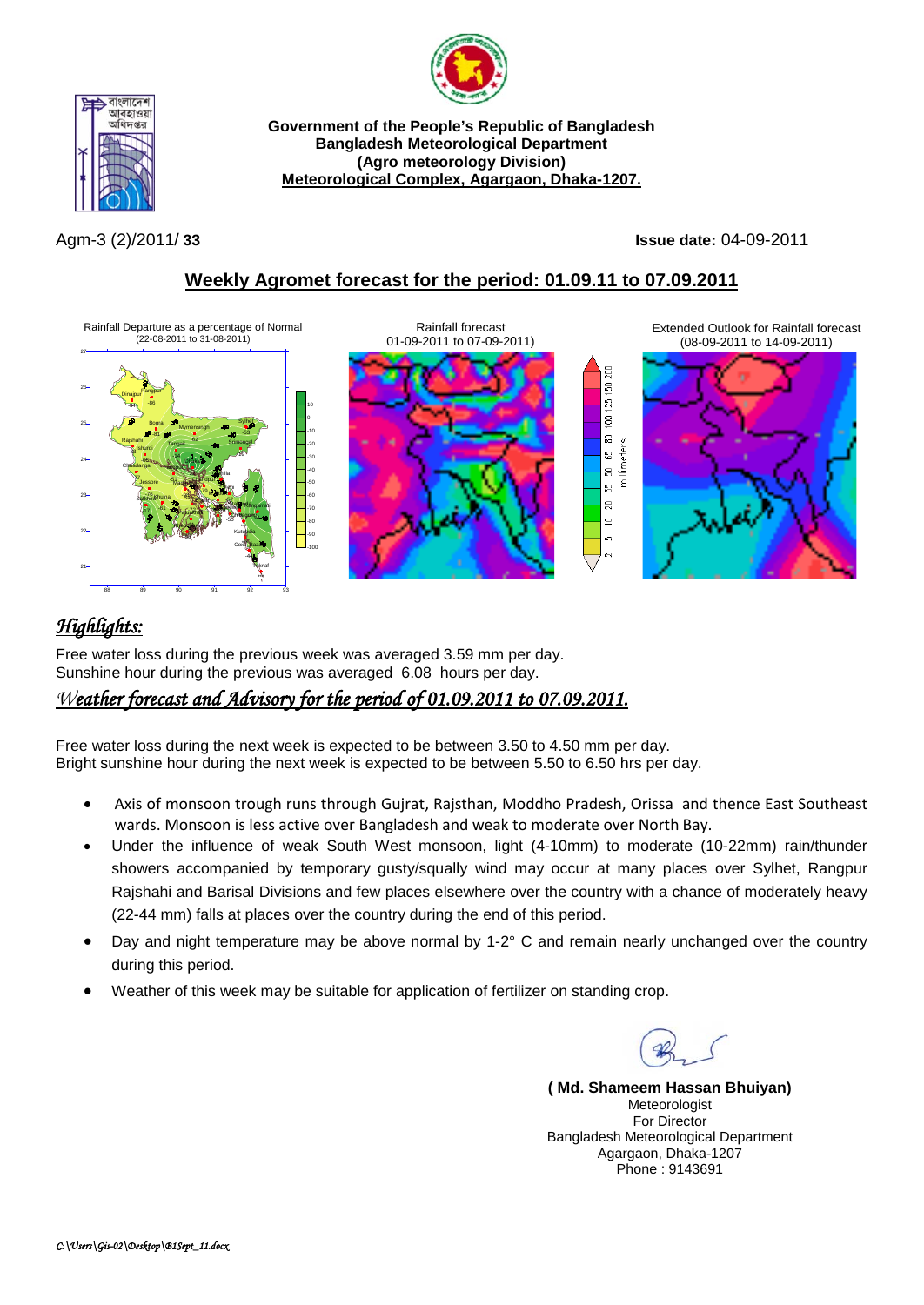# **Bangla Version**

### পূর্বাভাস, সময়: ০১-০৯-২০১১ থেকে ০৭-০৯-২০১১

Rainfall forecast

01-09-2011 to 07-09-2011)







Extended Outlook for Rainfall forecast (08-09-2011 to 14-09-2011)

20O ë  $125$ g  $\Xi$ 

g, ន g  $\overline{2}$  $\equiv$ in.



### প্ৰধান বৈশিষ্ট্য সমূহঃ-

গত সপ্তাহের দৈনিক বাষ্পীভবনের গড় ৩.৫৯ মিঃ মিঃ ছিল। গত সপ্তাহের দৈনিক সর্যকিরণ কালের গড় ৬.০৮ ঘন্টা ছিল।

### আবহাওয়া পুর্বাভাসঃ- ০১-০৯-২০১১ ইং থেকে ০৭-০৯-২০১১ ইং পর্যন্ত।

আগামী সপ্তাহের বাষ্পীভবনের দৈনিক গড় মান ৩.৫০ মিঃমিঃ থেকে ৪.৫০ মিঃমিঃ থাকতে পারে। আগামী সপ্তাহের সূর্যকিরণকালের দৈনিক গড় মান ৫.৫০ ঘন্টা থেকে ৬.৫০ ঘন্টা থাকতে পারে।

- মৌসমী অক্ষের বর্ধিতাংশ গুজরাট, রাজস্থান, মধ্যপ্রদেশ হয়ে পূর্ব দক্ষিণ পূর্বদিকে অবস্থান করছে। বাংলাদেশের উপর মৌসমী বায়ু  $\bullet$ কম সক্রিয় এবং উত্তর বঙ্গোপসাগরে দূর্বল থেকে মাঝারি রয়েছে।
- এ সময়ে দূর্বল দক্ষিণ পশ্চিম মৌসূমী বায়ুর প্রভাবে সিলেট,রংপুর, রাজশাহী এবং বরিশাল বিভাগের অনেক স্থানে এবং দেশের অন্যত্র কিছু কিছু স্থানে অস্থায়ী দমকা/ঝড়োহাওয়া সহ হালকা (৪-১০ মিঃমিঃ) থেকে মাঝারী (১০-২২মিঃমিঃ) ধরণের বৃষ্টি/বজ্র-বৃষ্টি হতে পারে। সেই সাথে দেশের কোথাও কোথাও মাঝারী ধরনের ভারী (৪৪-৮৮মিঃমিঃ) বর্ষণের সম্ভাবনা রয়েছে।
- এ সময়ে সারাদেশের দিন এবং রাতের তাপমাত্রা স্বাভাবিকের চেয়ে ১-২ সেঃ বৃদ্ধি পেয়ে তা প্রায় অপরিবর্তিত থাকতে পারে।
- এ সপ্তাহের আবহাওয়া শস্য ক্ষেতে সার প্রয়োগের জন্য উপযোগী থাকতে পারে।

(মোঃ শামীম হাসান ভূইয়া) আবহাওয়াবিদ পরিচালকের পক্ষে বাংলাদেশ আবহাওয়া অধিদপ্তর, ঢাকা-১২০৭।